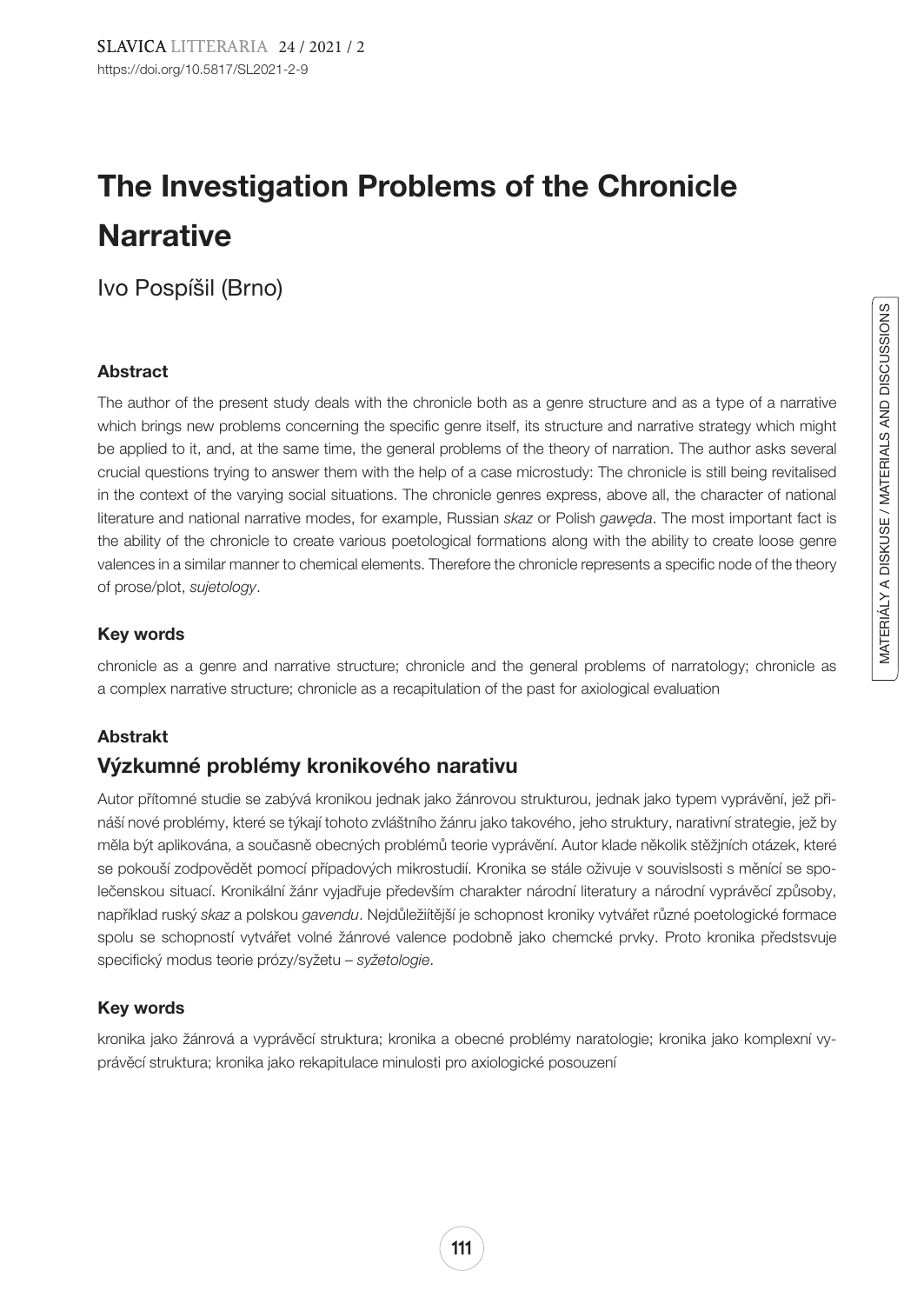The chronicle as a genre can be characterised by the dominant space complex:

1. The plot of the chronicle is organised as a chronological sequence based on the principle of one temporal line with the less developed category of causality.

2. The space of the chronicle is defined in opposition to the "great world". The motion of the plot from the locality to the "great world" is characterised as the *space chronicle pulsation*. The chronicle is conceived as the entity which has been changed in the course of history in a similar way as the epopée or the epistolary novel which have lost their systemic and functional character.<sup>1</sup>

The limits of the wide and narrow conception of the genre can be explained by means of the interpretation of the conflict between the genre and the creative method: the genre overcomes the creative method with the help of the new thematic and morphological units; it forms the basis of another genre. The tension between the genre and its method is represented by the liquidation of the method or by the co-existence of both counterparts; this leads to the typology of the chronicle which moves from the analistic record up to the synthesis of the novel and the chronicle (chronological) depictions. The chronicle vision of the world can be defined by the ambivalent chronicle time and the breaking of time. The  $19<sup>th</sup>$ -and the  $20<sup>th</sup>$ -century chronicle often represents a genre mixture of the chronicle, the dramatic novel and the descriptive novel or the myth in which the chronicle functions as a specific genre background. The space of the chronicle is the

<sup>1</sup> The author of the present contribution has been dealing with the chronicle in general in many books and separate studies, e. g.: *Man's Fate in Space and in Time (The Modifications of the Chronicle Model in N. S. Leskov and K. V. Rais).* Opera slavica 1991, 1, p. 44–49; *The Hidden Kernel of Paradox: the Chronicles of Anthony Trollope and Nikolai Leskov*. Germanoslavica. Zeitschrift für germano-slawische Studien 7 (12), 2000, Nr. 1, p. 35–40; *Ruská románová kronika (Příspěvek k historii a teorii žánru).* Brno: Univerzita J. E. Purkyně, 1983; *Labyrint kroniky. Pokus o teoretické vymezení žánru*. Brno: Blok, 1986; *Ruská románová kronika a utilitarismus.* Československá rusistika 1982, 3, p. 114–119; *Románová kronika a socialistická literatura.* Slavia 1983, seš. 2, p. 131-139. Románová kronika jako žánrové východisko. SPFF BU, D 31, 1984, p. 49–56. *Idyla, elegie, kronika a moderní literatura.* SPFF BU, D 32, 1985, p. 197–201; *Powieść-kronika.* Zagadnienia rodzajów literackich, z. 1 (65), t. XXXIII, p. 121–125; *Žánrové metamorfózy v středoevropském kontextu.* Sv. I. Co-editor and co-author Libor Pavera. Brno: Istenis, 2003 (I am the author of the following parts: Na úvod – together with Libor Pavera Literární žánry a genologie: jistoty a hledání, p. 8–36; Kronika, p. 47–52; Cestopis jako faktor dynamizace, pohybu poetiky a žánrových systémů, p. 70–79); *Moderní (románová) kronika jako umělecká forma*. In: Filolohični seminary. Chudožnja forma, vypusk 8. Kyjiv: Kyjivs'kyj Nacional'nyj Universytet imeni Tarasa Ševčenka, 2005, p. 68–74; *Powieść-kronika*. In: Słównik rodzajów i gatunków literackich. Pod redakcją Grzegorza Gazdy i Słowini Tyneckiej-Makowskiej. Kraków: Universitas, 2006, p. 572–575 (translated by Krystyna Kardyni-Pelikánová); *Roman v novellach i roman-chronika (Zametki o differenciacii russkogo sovetskogo romana).* Ruský jazyk 1981, 2, p. 49–54; *Sujetkausalität und Romanchronik.* Zeitschrift für Slawistik, 1984, 3, p. 421–434; *Smysl i kontekst žanrovoj konvergencii mifa i chroniki.* Zagadnienia rodzajów literackich, 1992, 2, p. 69–77; *Tekučesť istorii i filosofija chronikaľnych struktur v russkoj literature.* In: Idea i komunikacja w języku i kulturze rosyjskiej. Pod redakcją Andrzeja Dudka. Kraków: Wydawnictwo Uniwersytetu Jagiellońskiego, sine, 2011, p. 139–153; *Jindřich Zogata – básník vzdorných cest*. Brno: Česká asociace slavistů – Tribun EU, 2011; *Kronikální lokalita: tradice a současnost*. In: Cesty k dnešku. Živé podněty a tradice ruské a sovětské literatury. Praha: Univerzita Karlova, 1983, p. 241–253; *Studie o literárních směrech a žánrech.* Banská Bystrica: Katedra slovanských jazykov, Filologická fakulta, Univerzita Mateja Bela, 2004; *Ruský román znovu navštívený. Historie, uzlové body vývoje, teorie a mezinárodní souvislosti: Od počátků k výhledu do současnosti*. Ed. Jaroslav Malina. Brno: Akademické nakladatelství CERM v Brně – Nakladatelství a vydavatelství NAUMA v Brně, 2005; *Pátrání po nové identitě. Rusistické a vztahové reflexe*. Brno: SvN Regiony – Středoevropské centrum slovanských studií, 2008; *Srovnávací studie (Komparatistika, slavistika, rusistika a česko-slovenské souvislosti).* Trnava: UCM, 2008.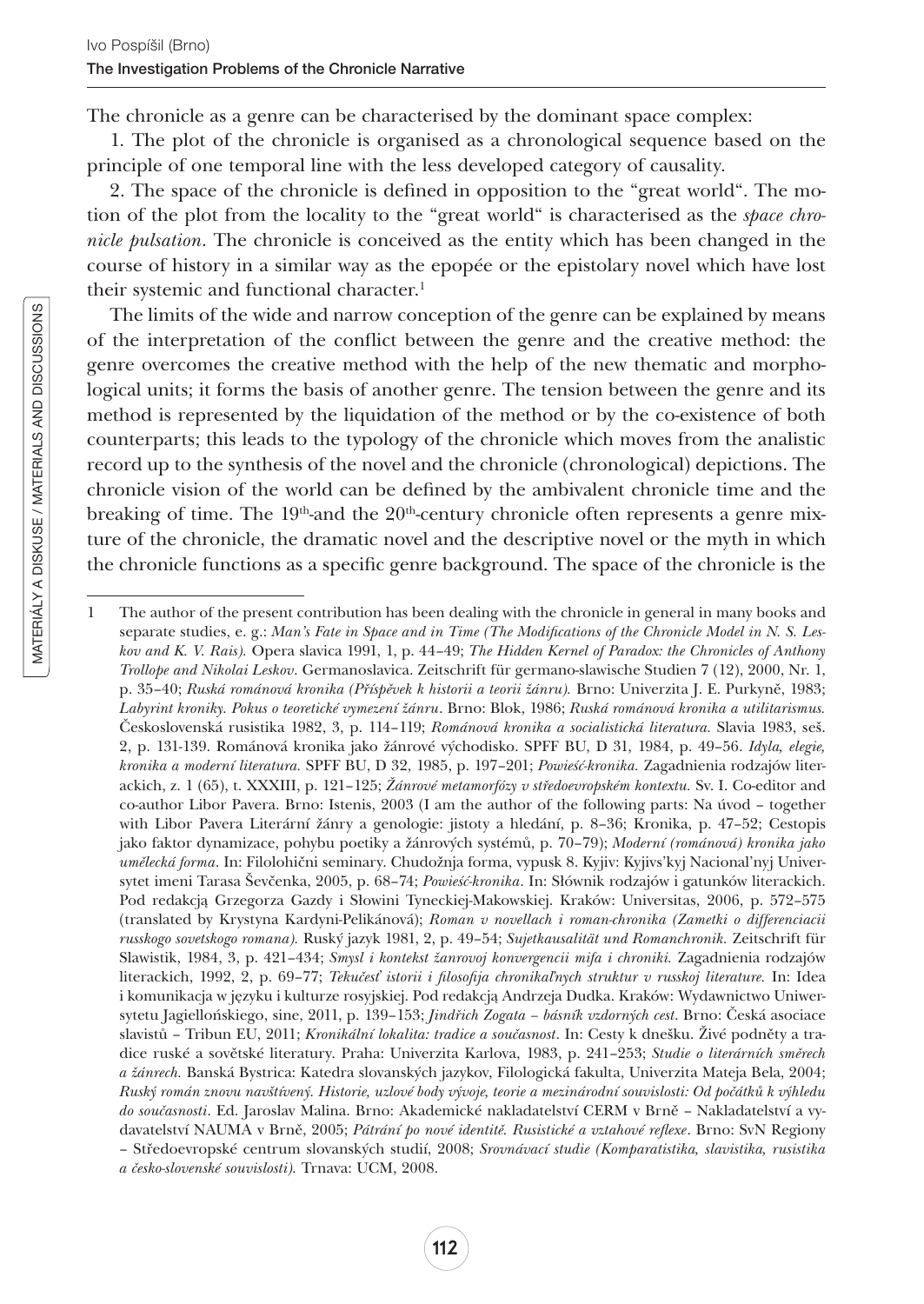expression of the temporal dominant: the ambivalent conception of the chronicle time is – rather paradoxically – the main presupposition of its cohesion and stability as the emblems of the finality and the infinity of existence.<sup>2</sup>

The spatio-temporal relations in the chronicle form the structure of the plot as the expression of the compromise between the chronicle and other novel structures. I termed them *dominant layers* reflecting the *chronicle pulsation*, the *catenary* ones expressing the chains of endless artistic details trying to completely disintegrate the compact literary entity and the *formative* episodes tending towards the dramatic completion of the plot. The details are not, however, the dominant features of the works of one or two authors only: their disingrating function can be found also in the great novels by Leo Tolstoy.

The limits of the wide and narrow conception of the genre are explicated by means of the interpretation – as mentioned above – of the conflict between the genre and its creative method; the genre overcomes its method with the help of the new thematic and morphological unity forming the basis of another genre. The tension between the genre and its creative method is represented by the following processes: 1) the liquidation of the metod; 2) The genre and its creative method do not eliminate each other, they co-exist as counterparts. The chronicle is represented, due to these conclusions, by the following types:

- 1) The chronicle the original of the analistic record characterized by the chronological order of the depicted events.
- 2) The novelized chronicle the form of the genre which gradually destroys and eliminates the chronological sequence creating a new type of narrative structure which accentuates the function of entertainment.
- 3) The chronicle written in the form of the novel this form appears at the beginning of the 19th century and represents, at the same time, the synthesis of the chronicle and the novel based on the dialogue of the chronicle locality and "the great world".
- 4) The chronicle novel the form of the genre in which the chronicle itself is a mere part of another structure (e. g. chronicle as part of the mythological novel, a specific narrative structure, for example, with an unreliable narrator etc.

The chronicle in all its genre forms has *a specific philosophical background, genre traditions and the character of the plot*. The dominant feature of its philosophical background is connected with its dialogue with utilitarianism. The basis of the dialogue is manifested by the "layers of calmness" contrasting with the dynamic plot of the picaresque novel. It is a special type of literature going back to ethological tradition and ethnographical pictures, e. g. in Spanish literature (costumbrismo). The utilitarian conception of the

<sup>2</sup> I have been dealing with the chronicle genre since 1974 when I started to write my diploma thesis about Nikolay Leskov, a Russian 19<sup>th</sup>-century prose writer. The literary material I exploited was quite wide including several national literatures of the classical and modern periods., e. g. S. T. Aksakov, N. S. Leskov, M. E. Saltykov-Shchedrin, M. Gorky, J. Bunyan, J. Froissart, Nestor, Kosmas, V. Hájek, Ch. Aitmatov, M. Alemán, H.de Balzac, T. Bibiluri, Ch. Dickens, K. Fedin, L. Leonov. N. Ginzburg, J. Brězan, K. Hamsum, G. Karaslavov, B. Illyés, I. Levin. J. Kozák, S. Lewis, M. Majerová, Th. Mann, Gabriel García Márquez, V. T. Narezhny, A. Jírásek, W. Raabe, B. Říha, G. Stein, A. N. Tolstoy, A. Trollope, G. Uspensky etc.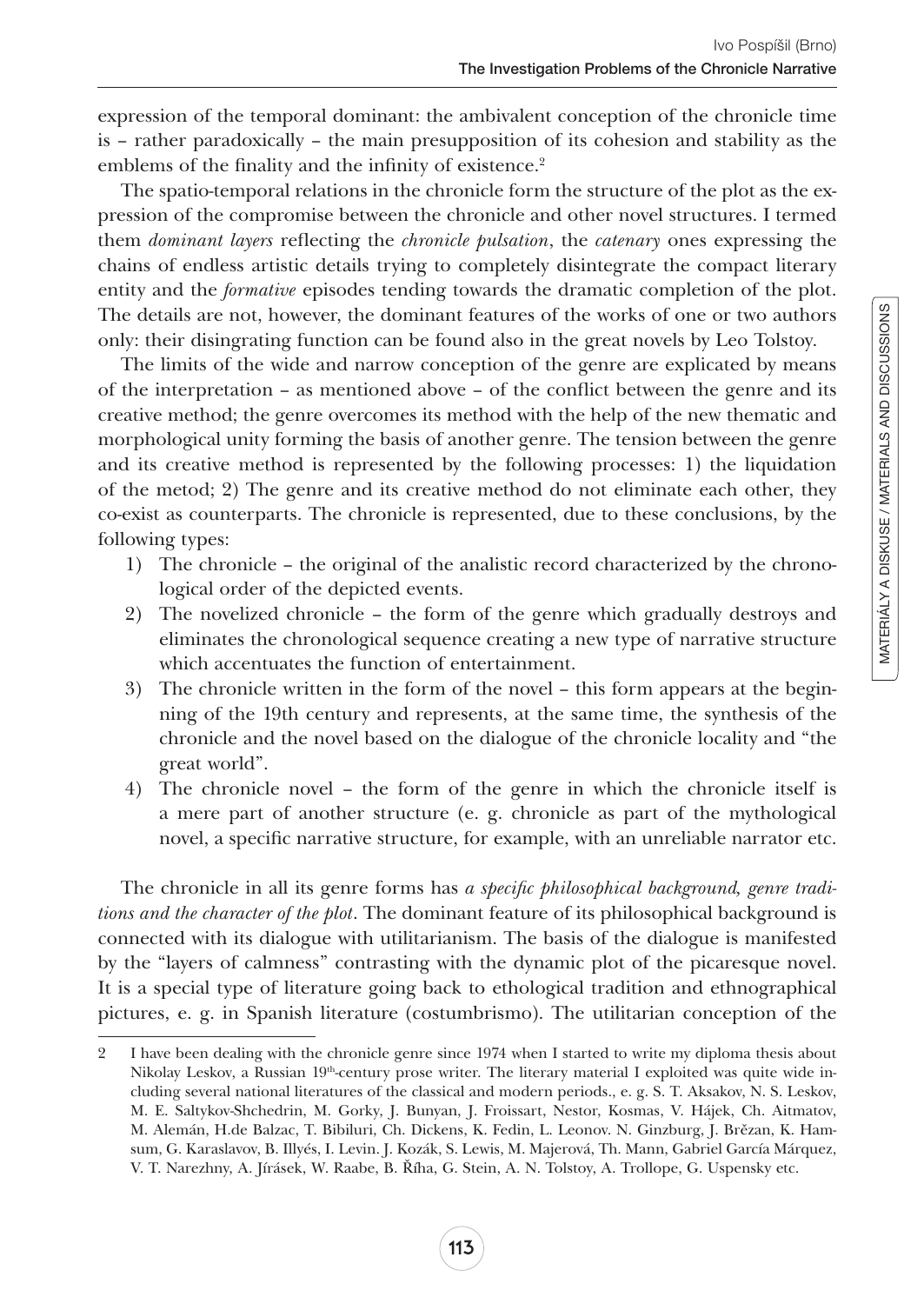morals is opposed by a wider concept of ethical principles (literary protagonists may even act against their own interests); the poetic character of the chronicle creates a new type of individual behaviour ovecoming the barriers of bourgeois individualism. The dialogue between the chronicle genre and the concept of utilitarianism is represented by the themes of "danger of supertension" (unnecessary education, psychic stresses in private life) and in the layer of reminiscences reflecting the life and work of a writer which express similar ideas.

*The genre tradition of the chronicle* is closely associated with the idyllic and elegiac background. The idyll and the elegy in the chronicle form an inseparable unity in the framework of antinomic pairs (the old – the new, home – world, nature – culture), in the idyllic and elegiac character and their vision of the world, "the golden age" and grief and disillusionment.

*The plot of the chronicle* is characterized – see the above-mentioned characteristics – by the existence of the following three lines I termed in the following way:

1) The dominant ones which contain fundamental ideas, themes and basic philosophical and ideoligical principles; 2) the formative ones which form tbe plot due to the model of the dramatic novel; 3) the catenary ones which desintegrate the plot. The relations of the causality and the structure of the story and of the plot are then completed by anticipation. Referring to Zdeněk Mathauser's concept<sup>3</sup>, the chronicle structure has a specific function. In general, causality and anticipation influence each other; the causality, on the one hand, limits the range of the anticipation, the anticipation, on the other, affects the causality of the plot, strenthens or does not strengthen the connections and valences of singular elements. The chronicle is typical of the struggle between anticipation and its weak causal presuppositions. Due to the results of the struggle the author speaks of the method of the "gradual integration" of the lot and that of the "global integration". <sup>4</sup>

The problems of the investigation of chronicle narration are closely connected with the natural movement of the genre towards other genres trying to form a more complex genre entity as mentioned above. The rise of the chronicle in general as well as in its various genre modifications have their significant social aspects: they usually appear at the crossroads of the social development, after important, turning, critical events, in the core of the revolutionary or counter-revolutionary processes demonstrating the appeal of looking, glancing back, providing time for contemplating, reflecting, revising or re-evaluating the past events and the future perspectives.

One of the most important problems of the chronicle investigation is the character of the genre convergences, the realization of the chronicle genre and the role of the chronicle nowadays, including mass literature, postmodernist writings and their poetics, traditional realistic novels with some traces of preromantic poetic structures. When in-

<sup>3</sup> MATHAUSER, Zeněk: *Literatúra a anticipácia.* Bratislava: Tatran, 1982. See also my monograph *The Range of the Genre* (Rozpětí žánru. Brno: Sprint Print, 1992).

<sup>4</sup> See the crucial theses of the chronicle as a genre in my monograph *Labyrinth of the Chronicle* (Labyrint kroniky. Brno: Blok, 1986).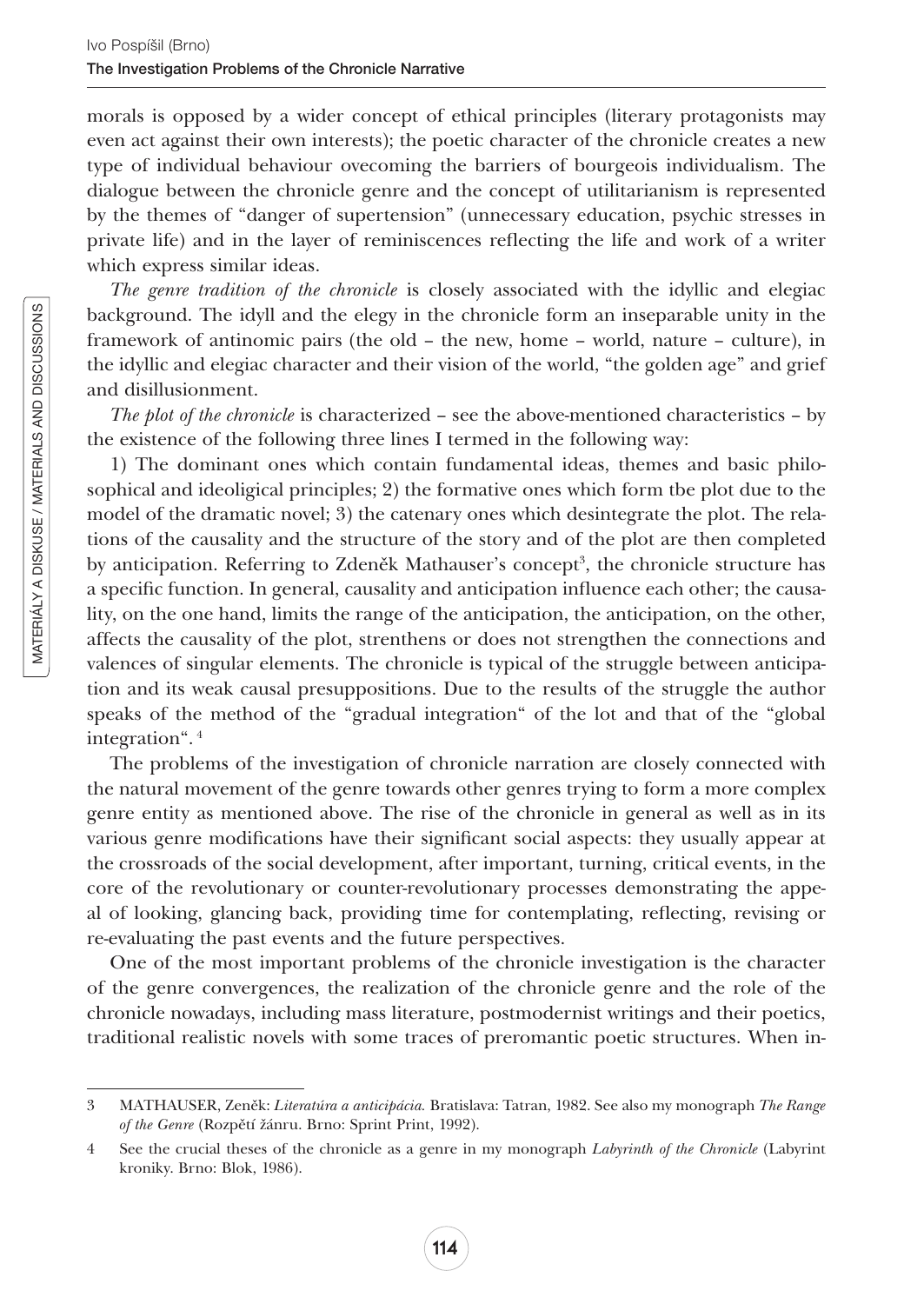vestigating the chronicle I have always asked the crucial questions, expressed dominant theses, anwers and reactions:

- 1) Is the chronicle only an issue of the past? No, the chronicle is still being revitalised due to the social situation.
- 2) What are the comparative aspects of the chronicle novel? The chronicle genres express, above all, the character of national literature, national narrative modes (Russian skaz, Polish gawęda).
- 3) What is the position of the chronicle in world literature? It provides the most productive prose modifications.
- 4) What is the evolutionary trajectory of the chronicle? I sometimes speak of the movement in waves ("wave theory" of the evolution of the chronicle).
- 5) Is the chronicle a productive basis of the development of modern prose? The most important fact is the ability of the chronicle to create various poetological formations, the ability to create loose genre valences like chemical elements.
- 6) The chronicle is a complex construction of different narrative structures.
- 7) The chronicle as a node of the theory of prose/of the plot: "sujetology"

To sum up: the historical reasons for the apprearance of the chronicle: to preserve the vestiges of historical events and to recapitulate the past as a source of information for axiological evaluation.

As an example let me add a short sample, a sort of a concise case study of two chronicle phenomena I once analysed in one of my articles.5

Let us go back to the characterization of the chronicle as a genre. The chronicle vision of the world may be defined by the ambivalent chronicle time and the breaking of time. The  $19<sup>th</sup>$ -and the  $20<sup>th</sup>$ -century chronicle often represents a genre mixture of the chronicle, the dramatic novel and the descriptive novel or the myth in which the chronicle functions as a specific genre background. The space of the chronicle is the expression of the temporal dominant: the ambivalent conception of the chronicle time is – rather paradoxically – the main presupposition of its cohesion and stability as the emblems of the finality and the infinity of existence.

The spatio-temporal relations in the chronicle form the structure of the plot as the expression of the compromise between the chronicle and other novel structures. There are dominant episodes reflecting the chronicle pulsation (the term is mine, first used in my book *Ruská románová kronika*, 1983, p. 24–25).

While the West Europeans, the Americans and the Russians themselves long ago declared the chronicle the central genre in Nikolai Leskov's creations, it is quite rare to find a similar genre approach in Anthony Trollope's criticism. The reasons for this are rooted in different traditions of English literary criticism accentuating the social background and the psychological depiction; at the same time it is also due to the differences in the genre structure itself in general and in the different conception of the chronicle genre in particular.

<sup>5</sup> POSPÍŠIL, Ivo: *The Hidden Kernel of Paradox: the Chronicles of Anthony Trollope and Nikolai Leskov*. Germanoslavica. Zeitschrift für germano-slawische Studien 7 (12), 2000, Nr. 1, p. 35–40.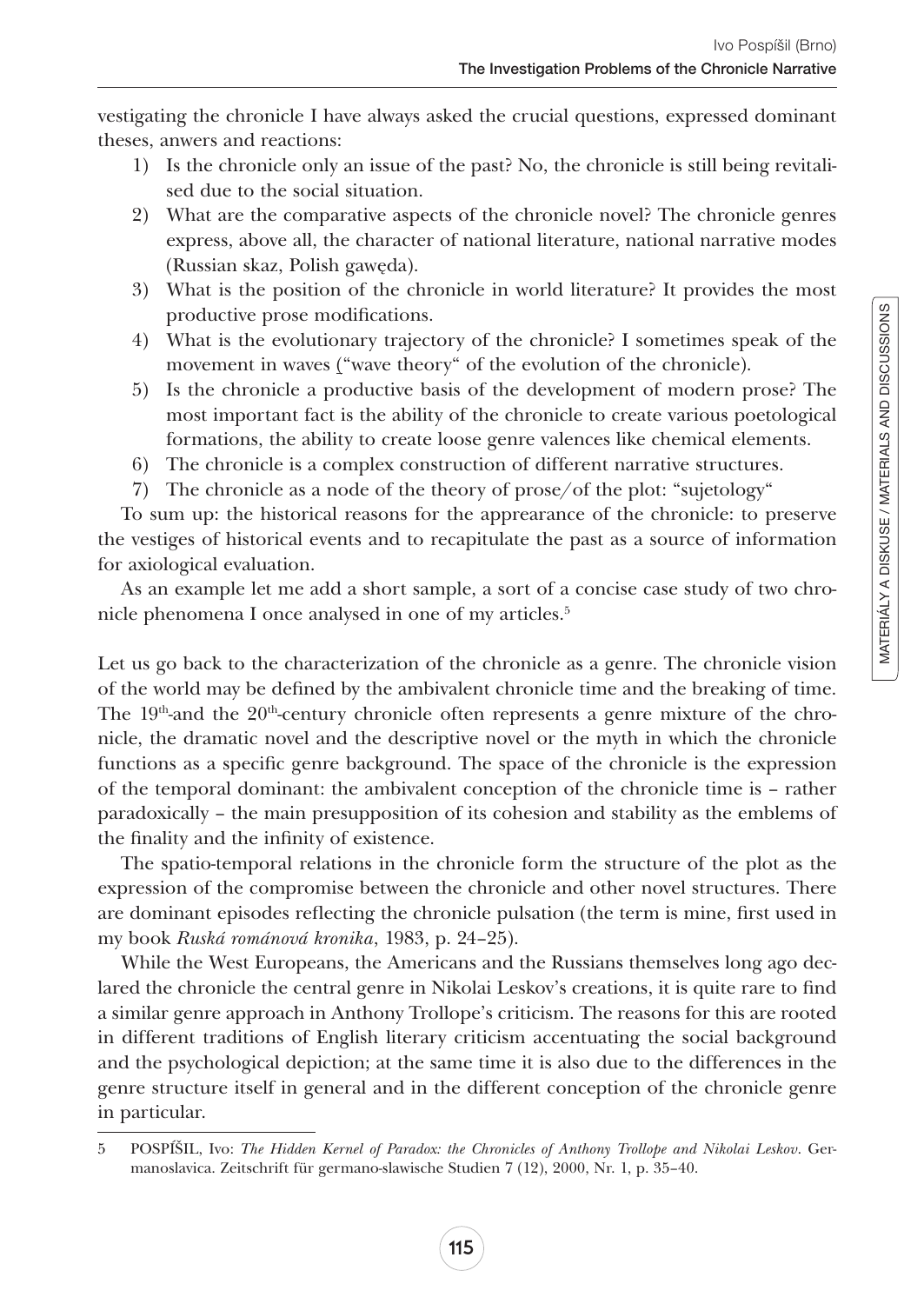Anthony Trollope (1815–1882) was one of the first sharp critics of W. M. Thackeray (his monograph was published in 1879) though he regarded himself as his disciple; Thackeray's approach to the construction of the plot differed a great deal from that of Trollope's: what is considered to be Trollope's weakness, i. e. decorativeness, ornamental depictions etc., represent the most characteristic features of the genre he cultivated – the chronicle. $6$ 

Nikolai Semenovich Leskov (1831–1895) tended towards the chronicle after his artistic and political failure in writing traditional novels and the novels of the dramatic type.7

The artistic position of both writers was rather exceptional and peculiar. Trollope found himself beyond the boundary of traditional Romanticism and realism with his decorative and detailed depictions, Leskov (though he used to return to the model of the dramatic novel of Balzac's kind (*Соколий пeрeлeт*' 1883; *Чортовы куклы*' 1890) – cultivated the frame chronicle containing the skaz narratives as its thematic and ideological kernel.

<sup>6</sup> Anthony Trollope came of a bourgeois London family: his mother Frances Trollope (1780–1863) devoted her writing both to the social conditions in the U.S.A. (especially to the slavery) where she lived for 4 years, and to the life of the English working class in the mid 19<sup>th</sup> century (*The Life and Adventures of Michael Armstrong, the Factory Boy*, 1840). Trollope wrote his novels with regular relentlessness; he became the author of 47 novels mainly based in the chronicle structures. Though he is regarded as one of the minor Victorian novelists together with Charles Reade (1814–1884) and William Wilkie Collins (1824–1889), his art of writing, especially his cultivating the chronicle structure with elaborate depictions anticipates modernist poetics embodied in the works of Henry James, James Joyce and Marcel Proust. The success of his novel *The Warden* (1855) encouraged him to create a series of novels with the central position of the fictitious town Barchester (reminding of the old town of Salisbury): *Barchester Towers* (1857), *Doctor Thorne* (1859), *Framley Parsonage* (1867), *The Small House at Allington* (1864) and *The Last Chronicle of Barset* (1867). In the so-called political novels he described the stability and dynamism of Victorian society which suffers from the conflict between the archaic, patriarchal way of life and the new, aggressive bourgeois forces breaking all moral rules: *Can You Forgive Her* (1864–1865), *Phineas Redux* (1874), *The Prime Minister* (1876), *The Dukes' Children* (1880). Unlike many of his contemporaries, Trollope succeeded in synthetising his moralising approach with the elaborate depictions based on the chains of artistic details. He was a minor British author, a sort of a literary outsider, but at the same time his novels were very popular even in the 20th century: the reason for his popularity might root in the nostalgia of aristocratic readers and in his art of detailed depiction disintegrating the compact plot leading to the fragmentary, shattered structure of the modernist novel.

<sup>7</sup> His first prose writings were typical Russian short stories about travelling with colourful portrayals (*Разбойник*' 1862; *Овцeбык*' 1863) or criminal stories with hatred, jealousy and murders (*Лeди Макбeт Мцeнского уeзда*' 1865). According to his own experience with radical elements the ideology which he himself originally (in the 1850's) shared, he wrote a series of "angry", antinihilist novels (*Нeкуда*' 1864; *Обойдeнныe*' 1864; *На ножах*' 1871), but at the same time he cultivated with success the chronicle patterns, such as *Островитянe* (1866) dealing with the St. Petersburg German minority facing the new social dynamism and immorality. But the climax of his artistic creation is usually connected with his chronicles *Старыe годы в сeлe Плодомасовe* (1869)' *Соборянe* (1872) and *Захудалый род* (1874). The genre shift which has become evident in Leskov's works since the end of the 1860's has a dual structure oscillating between synthesis and disintegration: in the beginning there were short stories, later he attempted at the dramatic and chronicle novels and then he again disintegrated the major novel and chronicle structures into a variety of minor prose genres the variability of which is incredibly rich (in Russian: спиритичeский случай' рассказ на могилe' полунощноe видeниe' замeтки нeизвeстного' сeкрeт одной московской фамилии, отрывки из юношеских воспомина-ний, геральдический казус, буколическая повесть на историчeс-кой канвe' рапсодия' пeйзаж и жанр' лeгeнда' сказка) accen-tuating the thematic attractiveness and mysterious and adventurous aspects of narration.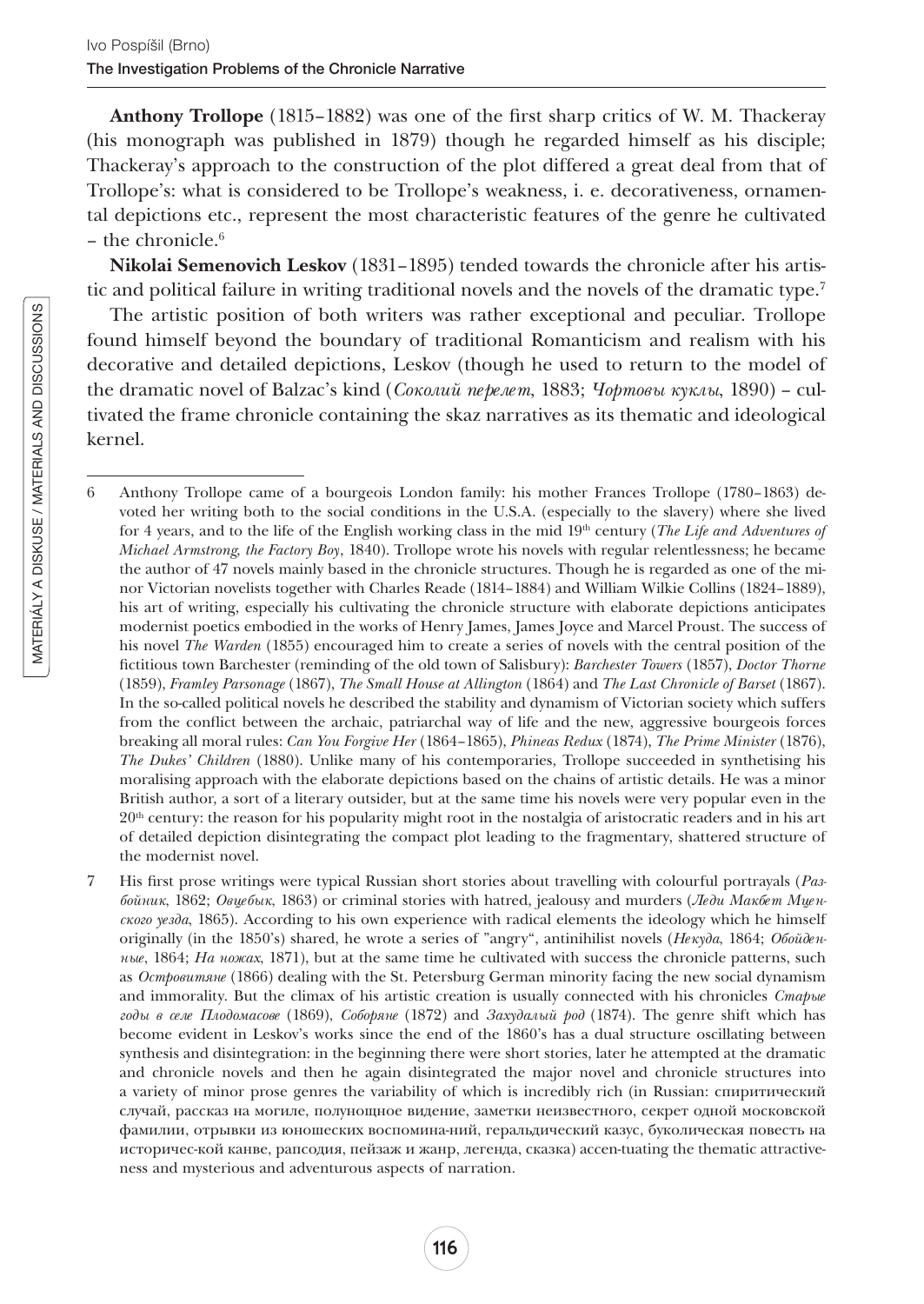Trollope's chronicle structure moves from the spatial model to the personal or generational pattern as it is signalled by the titles: *Bar-chester Towers, The Small House at Allington – The Warden, Cousin Henry, The Duke's Children.* The narrative structure is not so complicated as in Leskov's novels; at the same time it is similarly divided into short chapters with colourful titles reflecting the dynamism of the narrative and simultaneously representing the microgenre gallery (Barchester Towers): A Morning Visit (depiction), Slope versus Har-ding (conflict), The Widow's Suitors (portraits) and the Bishop Sits Down to Breakfast and the Dean Dies (annotation). Trollope's work with the chapters of the chronicles reminds of Leskov's principle of serialisation (A Love Scene, Another Love Scene). Leskov is, however, more conscious of the importance of serialisation using even the proverbial net (С вечера девушка, К полуночи молодушка, Ко белу свету хозяюшка) or the record of an adventurous plot (Погоня, Девичий след, Нeобъяснимыe явлeния увeличивают страх) – see the chronicle *Старыe годы в сeлe Плодомасовe*. While Trollope is stronger and more ellaborate in psychological depictions, Leskov stresses the complicated narrative structure, usually the *skaz* narration in the chronicle frame. Both Trollope and Leskov are masters of literary portrayals.

The role of artistic details is dominant both in Trollope and in Leskov: the details are the elementary constructional parts of the narrative forming endless chains which suppress the importance of the dramatic plot and weaken the dramatic plot and weaken the role of psychological introspection; the love of details has a function of the emblem of "old times" contrasting with the utilitarianism of the new, dynamic, pragmatic owners. The disintegration of the old world of patriarchal virtues is associated with the fall of the world of feelings and emotions. The paradoxical feature of both Trollope's and Leskov's work is its stability and ideological conservatism which give rise to the new poetic formations. Both works may be characterised by the tendency towards peace and harmony; they are extremely realistic, they reached the limits of realistic poetics and tried to penetrate – so to say – beyond the mirror; they attracted their modernist followers and inspired them: it is evident that both Trollope and Leskov were rediscovered by modernist movements in England and in Russia.

Both Trollope and Leskov have several different faces: one is romantic, patriarchal (Trollope's love of "old, merry England" and its scenery and architecture, Leskov's love of the Russia under Nicholas I), the other realistic (artistic details and portrayals), the third is their potentiality of ambivalence (peculiarity, strangeness) damaging the relatively stable net of aesthetic and ethical values, the world of the 19th-century rational and emotional certainty. The peculiarity of both authors is also connected – obviously by chance – with their strange relations to Bohemia and to the Czech milieu; they are characterised by ambivalence and alienation. Trollope's knowledge of the country is very vague and incorrect while Leskov knew the area and the culture from the experience of his own (see his translations from Czech – Božena Němcová, J. V. Frič; on the other hand he permitted to publish his "immortal" works in all languages except Czech, because he did not like the language).

The two authors used the transitional genre formation (chronicle) which always signals the situation of crisis, social and artistic unrest and motion. The hidden kernel of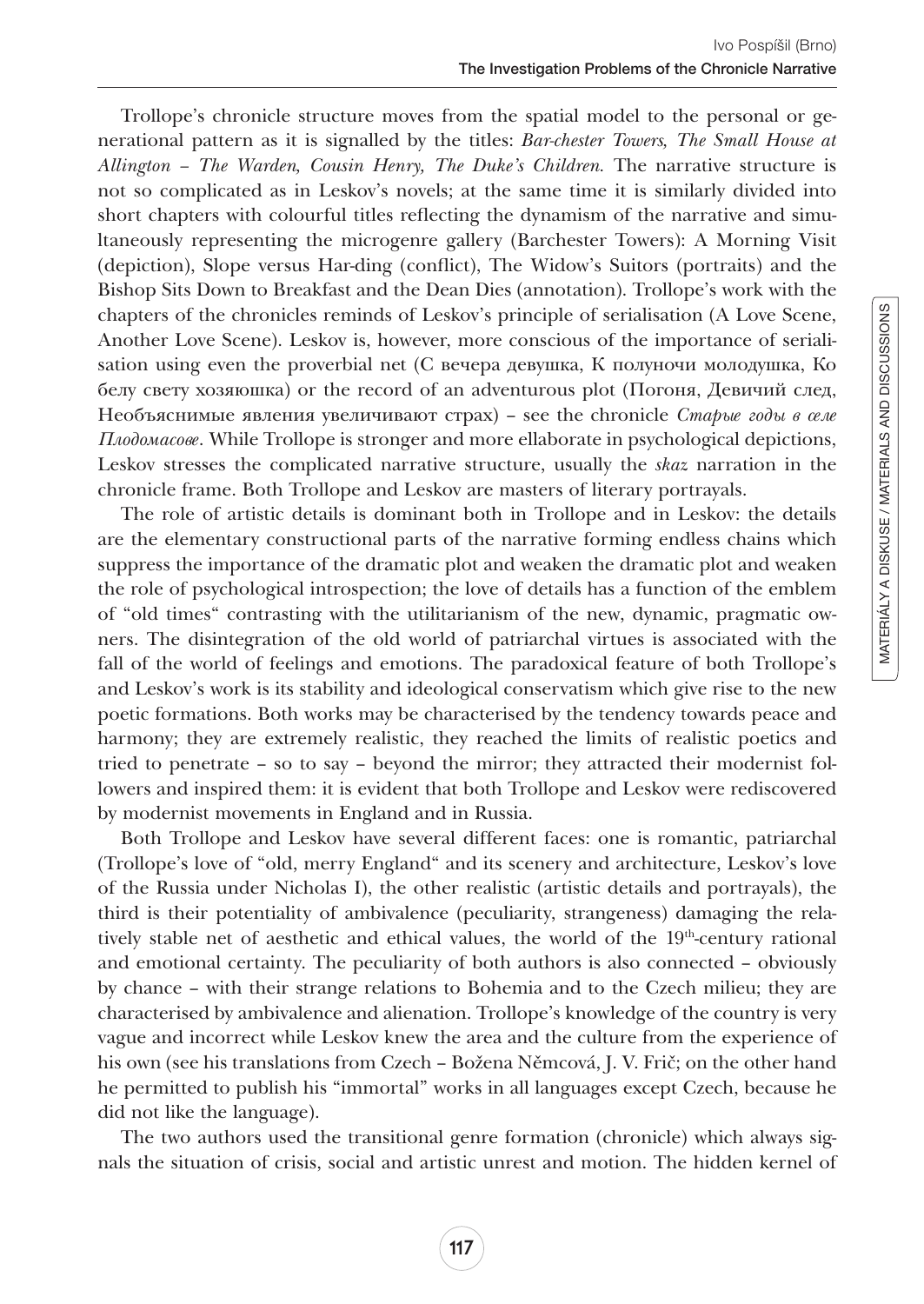their works contained the destruction of the rational, dramatic ballance typical of the realistic  $19<sup>th</sup>$ -century novels though the chains of portraits and artistic details which functioned as emblems connecting the major message of their artifacts instead of the dramatic plot – opened the way to the reduction of the direct psychological analysis – the tendency towards the weakening of the 19<sup>th</sup>-century psychologism was obvious.

Both Trollope and Leskov stood at the end of one literary epoch bearing its death in their poetics; on the other hand, their cultivated work reflecting the conflict of the old world and the generations of newcomers is an emblem of eternal return and eternal renewal of art and its paradoxical character: the stability may provoke dynamism, the hidden kernel of harmony may evoke a revolutionary shift of emphasis, the old-fashioned character may be a gate leading to modernism.

The preceding comparative example demonstrates the connection of the relatively stable genre structure and its dynamic potentiality realised by the authors themselves. The impact of structuralist and later receptionist approaches stressing the category of the text and that of the reader suppressed the original significance of the author. The writer as a real creator of a literary artefact is a crucial node and crossroads of all the factors in literary creation and reception. The restoration and revitalization of a new concept of the author has to be understood as a completion to the hyperbolized, exeggerated, overestimated reader. As the reader becomes the author and the author is allowed to enter his work and work only as a reader, the author himself/herself may function as a complex reader transforming his experience into an active literary creation converting, transforming his own psychic and existential situation into a literary artefact. The author in all his aspects cannot be ignored or suppressed by the text and the reader, by a wider concept integrating literature into culture and, consequently to free literature from its specific characteristics.<sup>8</sup>

The case of the chronicle in all its modifications may function as a good investigation area for both the theory of literature in general and for the history and theory of literary genres which in some European countries are called "genology" (Paul van Tighem's term "genologie" goes back to 19389 ).

## References to some of the author's books and studies devoted to the chronicle

POSPÍŠIL, Ivo: Man's Fate in Space and in Time (*The Modifications of the Chronicle Model in N. S. Leskov and K. V. Rais*). Opera slavica 1991, 1, p. 44–49.

POSPÍŠIL, Ivo: *The Hidden Kernel of Paradox: the Chronicles of Anthony Trollope and Nikolai Leskov.* Germanoslavica. Zeitschrift für germano-slawische Studien 7 (12), 2000, Nr. 1, p. 35–40.

<sup>8</sup> See POSPÍŠIL, Ivo: *The Personalistic Approach as a Bridge*. Slavica litteraria 20, 2017, 1, p. 21–29.

<sup>9</sup> TIEGHEM, Paul van: *La question de genres littéraires*. Helicon, t. 1, fasc. 1–3, Amsterdam – Leipzig, 1938.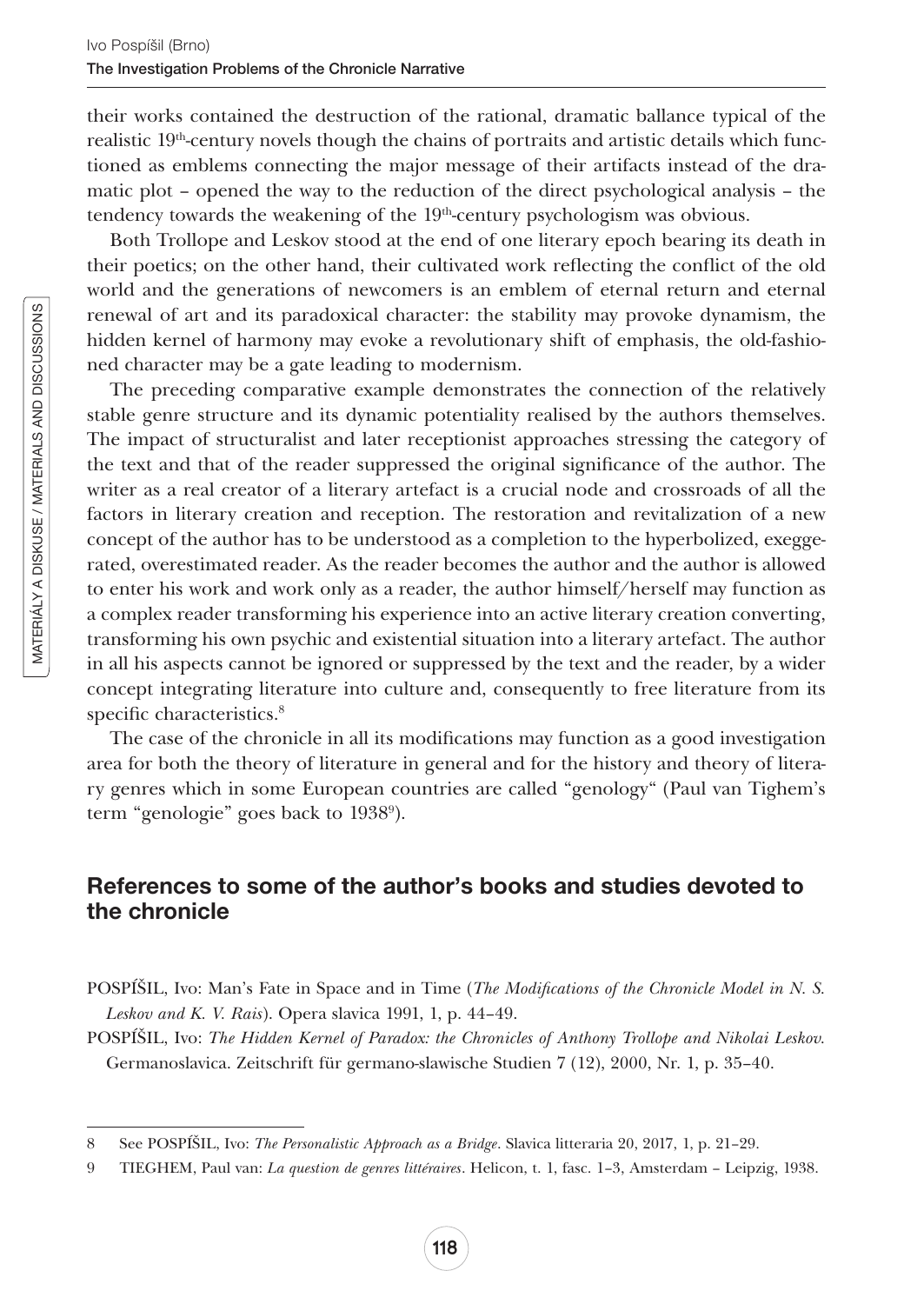- POSPÍŠIL, Ivo: *Ruská románová kronika (Příspěvek k historii a teorii žánru).* Brno: Univerzita J. E. Purkyně, 1983.
- POSPÍŠIL, Ivo: *Labyrint kroniky. Pokus o teoretické vymezení žánru*. Brno: Blok, 1986.
- POSPÍŠIL, Ivo: *Ruská románová kronika a utilitarismus*. Československá rusistika, 1982, 3, p. 114– 119.
- POSPÍŠIL, Ivo: *Románová kronika a socialistická literatura*. Slavia, 1983, 2, p. 131–139.
- POSPÍŠIL, Ivo: *Románová kronika jako žánrové východisko*. SPFF BU, D 31, 1984, p. 49–56.
- POSPÍŠIL, Ivo: *Idyla, elegie, kronika a moderní literatura*. SPFF BU, D 32, 1985, p. 197–201.
- POSPÍŠIL, Ivo: *Powieść-kronika.* Zagadnienia rodzajów literackich, z. 1 (65), t. XXXIII, p. 121–125.
- POSPÍŠIL, Ivo: *Moderní (románová) kronika jako umělecká forma*. In: Filolohični seminary. Chudožnja forma, vypusk 8. Kyjiv: Kyjivs'kyj Nacional'nyj Universytet imeni Tarasa Ševčenka, 2005, p. 68–74.

POSPÍŠIL, Ivo: *Powieść-kronika*. Heslo. In: Słównik rodzajów i gatunków literackich. Pod redakcją Grzegorza Gazdy i Słowini Tyneckiej-Makowskiej. Kraków: Universitas, 2006, p. 572–575 (translated by Krystyna Kardyni-Pelikánová).

- POSPÍŠIL, Ivo: *Roman v novellach i roman-chronika* (*Zametki o differenciacii russkogo sovetskogo romana*). Ruský jazyk, 1981, 2, s. 49–54.
- POSPÍŠIL, Ivo: *Sujetkausalität und Romanchronik*. Zeitschrift für Slawistik, 1984, 3, p. 421–434.
- POSPÍŠIL, Ivo: *Smysl i kontekst žanrovoj konvergencii mifa i chroniki.* Zagadnienia rodzajów literackich 1992, 2, 69–77.
- POSPÍŠIL, Ivo: *Tekučesť istorii i filosofija chronikaľnych struktur v russkoj literature*. In: Idea i komunikacja w języku i kulturze rosyjskiej. Pod redakcją Andrzeja Dudka. Kraków: Wydawnictwo Uniwersytetu Jagiellońskiego, sine, asi 2011, s. 139–153.
- POSPÍŠIL, Ivo: *Jindřich Zogata básník vzdorných cest.* Brno: Česká asociace slavistů Tribun EU, 2011.
- POSPÍŠIL, Ivo: *Kronikální lokalita: tradice a současnost*. In: Cesty k dnešku. Živé podněty a tradice ruské a sovětské literatury. Praha: Univerzita Karlova, 1983, s. 241–253.

POSPÍŠIL, Ivo: *Studie o literárních směrech a žánrech.* Banská Bystrica: Katedra slovanských jazykov, Filologická fakulta, Univerzita Mateja Bela, 2004.

- POSPÍŠIL, Ivo: *Ruský román znovu navštívený. Historie, uzlové body vývoje, teorie a mezinárodní souvislosti: Od počátků k výhledu do současnosti*. Ed. Jaroslav Malina. Brno: Akademické nakladatelství CERM v Brně – Nakladatelství a vydavatelství NAUMA v Brně, 2005.
- POSPÍŠIL, Ivo: *Pátrání po nové identitě. Rusistické a vztahové reflexe*. Brno: SvN Regiony Středoevropské centrum slovanských studií, 2008.
- POSPÍŠIL, Ivo: *Srovnávací studie (Komparatistika, slavistika, rusistika a česko-slovenské souvislosti).* Trnava: UCM, 2008.
- POSPÍŠIL, Ivo: *K teorii ruské literatury a jejím souvislostem.* Brno: Munipress, 2013.